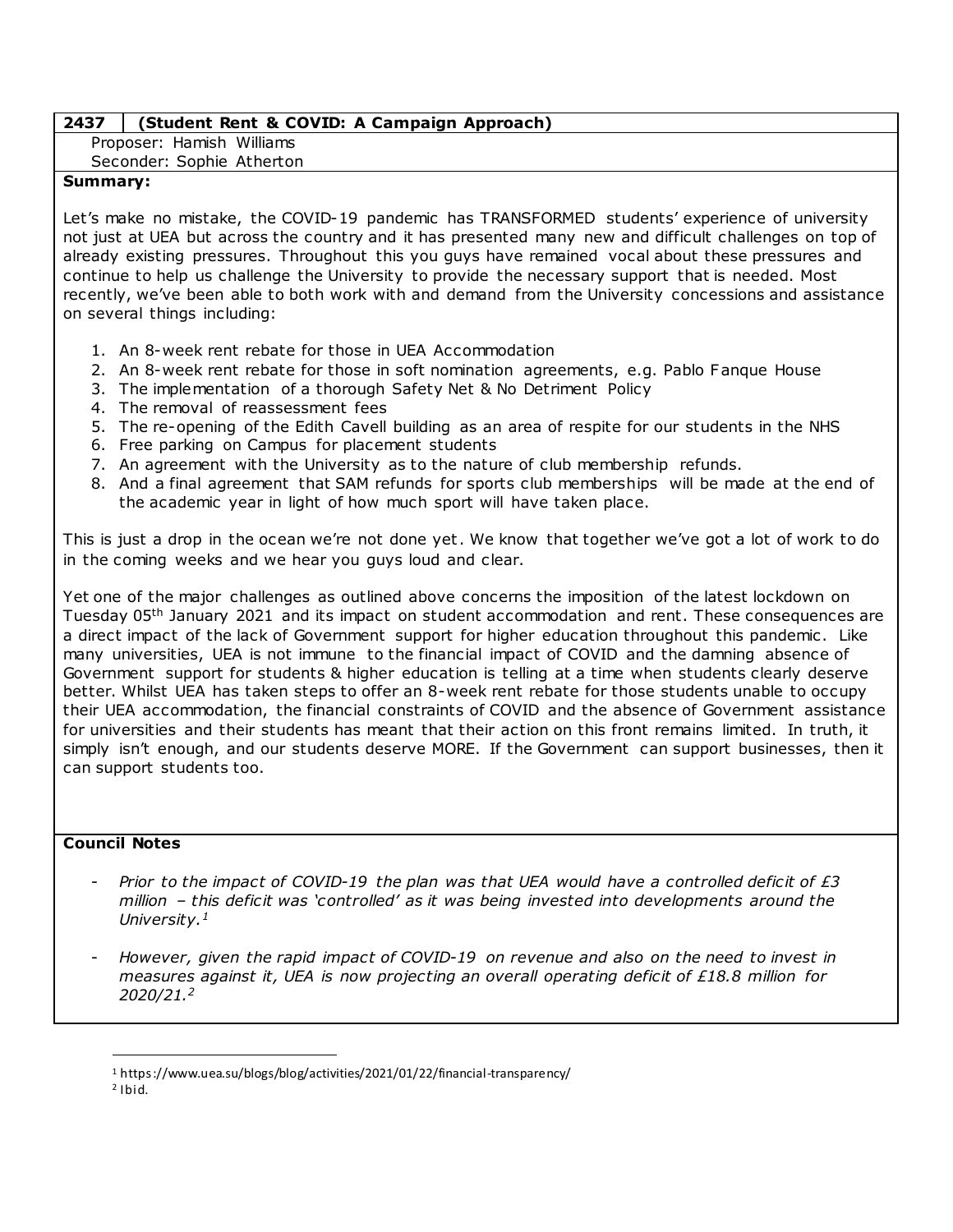- *We acknowledge that the University has sought to mitigate this with furlough, increment freezes, & pay cuts for senior staff and the executive team.*
- *On the other hand, we estimate that the UK Government has spent approximately £210bn on the pandemic including offering £112bn to support UK businesses.<sup>3</sup>*
- *In comparison students have received next to NOTHING.*
- *This call for Government action is quickly becoming a cross party issue. Not only is there support from Liberal Democrat & Labour politicians but there is also increasing backing amongst Conservative MP's for the Government to support and provide for student rent rebates & tuition fee refunds, as seen in the House of Commons on Tuesday 12th January 2021.<sup>4</sup>*
- *Just the other week, the Liberal Democrat MP Wera Hobhouse & the Conservative MP Sally-Ann Hart added their voices to the matter. Hart called for Downing Street to acknowledge the "…raw deal…" that students have had this year and called for greater Government support for students, suggesting that: "We can start by reducing their university fees for the COVID-19 period and not asking them to pay rent on the accommodation that they are being asked not to stay in." 5*
- *On Monday 18th January, Emma Hardy the Labour MP for Hull West & Hessle slammed the Education Secretary Gavin Williamson for the fact that students are paying rent on properties they have been instructed not to use and called for them to acknowledge and take action on the pressures that many students are now facing.<sup>6</sup>*

#### **Council Believes**

- We believe that the way the Government has treated students throughout this pandemic is inexcusable.
- We believe that students do deserve rent rebates!
- **We believe** that at present, UEA cannot finance the necessary rent rebates that students rightly deserve as a result of COVID and its financial impacts  $\rightarrow$  THIS SUCKS we know but we will continue to push UEA to support students better in other ways.
- **We therefore believe** that the responsibility to finance these rent rebates sits with the Government!
- We believe that this is the time for students and higher education institutions alike to unite and DEMAND from the Government full and comprehensive financial support, including the provisions for rent refunds both in University Accommodation & in the Private Sector.

# **Council Resolves**

 $\overline{a}$ 

<sup>3</sup> https://www.nao.org.uk/wp-content/uploads/2020/09/COVID-19-cost-tracker-2020-09-08.pdf

<sup>4</sup> https://hansard.parliament.uk/commons/2021-01-12/debates/A9F122DF-3DB0-404A-9DF0-CF1709E14DA2/Covid-

<sup>19#</sup>contribution-5957E440-54A8-449D-B4A0-F6A537331916

 $5$  Ibid.

<sup>6</sup> https://hansard.parliament.uk/Commons/2021-01-18/debates/B67D4948-CC32-4345-A070-

<sup>8</sup>A94B23D8C92/FurtherAndHigherEducationEndOfTransitionPeriod#contribution-E5AB2B9B-B828-46FC-9D34-627DC3AA6085